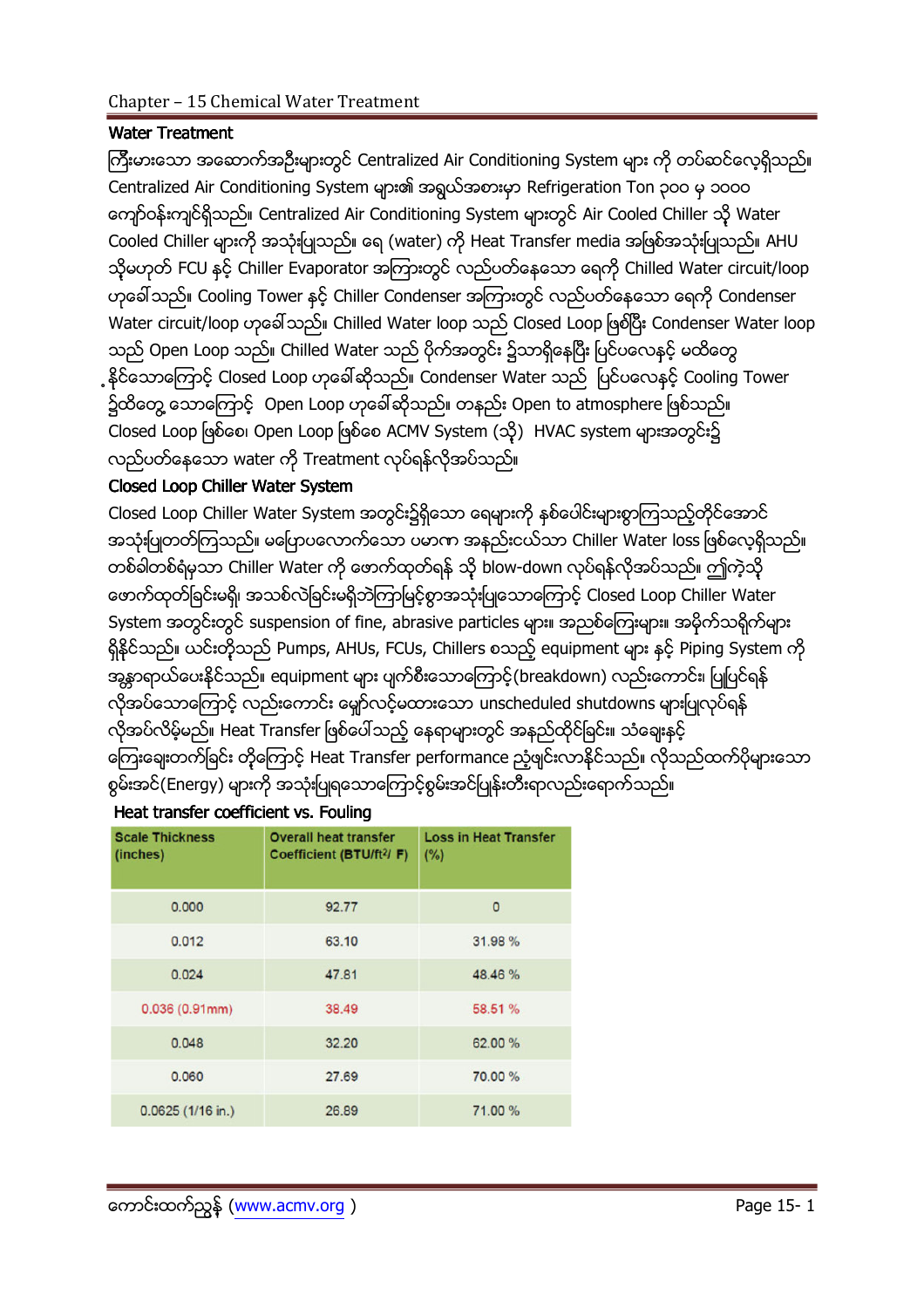Chapter - 15 Chemical Water Treatment

Chiller ၏ Evaporator သို Condenser အတွင်း ရှိ copper tube များ၏ အတွင်းနံရံတွင် ကြေးချေးတက်ခြင်းသို့ အနည်ထိုင်ခြင်းကို Fouling ဖြစ်သည်ဟုပြောဆိုသည်။ အထက်ပါဇယားသည် ကြေးချေးတက်ခြင်း (သို့) အနည်ထိုင်ခြင်းကြောင့်ဖြစ်သော Scale အထူနှင့် Overall heat transfer Coefficient (BTU/ft2/ F) ၏ ဆက်သွယ်မှုကိုဖော်ပြထားသည်။ Scale အထူများလာလေလေ heat transfer coefficient နည်းလာလေလေဖြစ်ပြီး heat transfer loss များလာလေလေဖြစ်သည်။

ဇယား၏ ပထမလိုင်းသည် Chiller အသစ် ၏ copper tube တွင် ကြေးချေးတက်ခြင်းသို့ အနည်ထိုင်ခြင်းမရှိသောကြောင့် 0.00 ဖြစ်သည်။ ထို အခြေအနေတွင် Overall heat transfer Coefficient (BTU/ft2/ F) မှာ 92.77 Btu ဖြစ်သည်။

92.77 Btu ၏ အဓိပ္ပါယ်မှာ ၁ ပေပတ်လည်ရှိသော heat transfer ဇရိယာနေရာတွင် အပူချိန် ၁ ဒီဂရီကွာခြားမှုအတွက် heat transfer ဖြစ်နိုင်သော အပူပမာဏမှာ 92.77 Btu ဖြစ်သည်။ Closed Loop Chiller Water System အတွင်း တွင်ရှိသော ရေ၏ အရည်အသွေးကို (water quality) ထိန်းသိမ်းထားရမည့် Control Limit မှာအောက်ပါအတိုင်းဖြစ်သည်။

|       | <b>Control</b><br>Limit:                     | < 2,500                          | 8 TO 11 | < 20                      | $<$ 3 ppm            |
|-------|----------------------------------------------|----------------------------------|---------|---------------------------|----------------------|
| Date: | Water<br><b>Samples</b><br><b>Taken Site</b> | <b>Conductivity</b><br>$(\mu S)$ | pH      | <b>Turbidity</b><br>(FAU) | <b>Iron</b><br>(ppm) |

Closed Loop Chiller Water ၏ Conductivity (micro S) မှာ 2500 micro S ထက်နည်းရမည်။ Closed Loop Chiller Water ၏ pH မှာ 8 to 11 အတွင်းရှိရမည်။ pH ၏ တန်ဖိုးသည် ရေ တွင် Acid ဓါတ်များမှု၊ Alkaline ဓါတ်များမှု၊ ကို ဖော်ပြသည်။ Closed Loop Chiller Water အတွက် သင့်လျော်သော pH ၏ တန်ဖိုးမှာ 8 to 11 အတွင်းဖြစ်သည်။ ၈ ထက်နည်းပါက -- ၁၀ ထက်များပါက

# ဆက်လက်အသုံးပြုရန်မသင့်လျော်ပေ။

သန့်စင်သည့်ရေ(Pure water) ၏ pH တန်ဘိုးသည် ၇ ဖြစ်သည်။ pH တန်ဘိုး ၇ ထက်နည်းလျင် အက်စစ်ဓါတ်များသည်။ (Acidic ဖြစ်သည်။) pH တန်ဘိုး ၇ ထက်များလျှင် basic သို့ alkaline ဖြစ်သည်။ အယ်ကလိုင်းဓါတ်များသည်။ Closed Loop Chiller Water သည် အက်စစ်ဓါတ်များလွန်းလျှင် Equipment အတွင်းရှိသတ္တုများ နှင့် ဓါတ်ပြုနိုင်သည်။ အက်စစ်စားသည် ကိုဆိုလိုသည်။ အယ်ကလိုင်းဓါတ်များလွန်းလျှင် Equipment အတွင်းရှိသတ္တုများ နှင့် ဓါတ်ပြုနိုင်သည်။

Closed Loop Chiller Water ၏ Turbidity (FTU) မှာ 20 FAU ထက်နည်းရမည်။ ရေ၏ကြည်လင်မှု။ Turbidity (FTU) တန်ဖိုးများလေ ရေ သည် နောက်ကျိလေဖြစ်သည်။ အောက်ပါပုံသည် Turbidity (FTU) တန်ဘိုး ၅- ၅ဝ နှင့် ၅ဝဝ တို့ကိုပြထားသောပုံဖြစ်သည်။ Turbidity (FTU) တန်ဘိုး ၅ သည်အလွန်ကြည်လင်သောရေဖြစ်သည်။

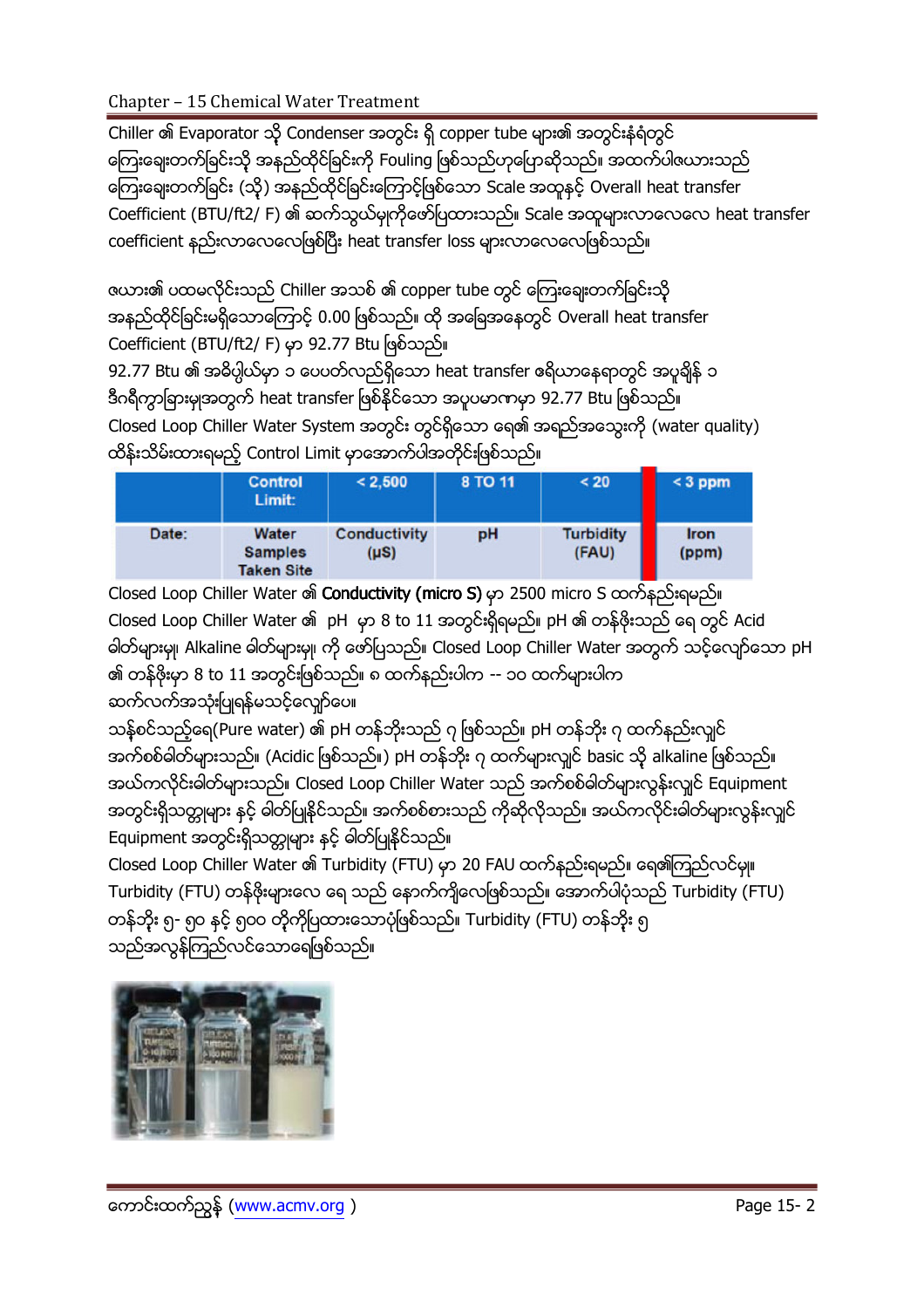Closed Loop Chiller Water ၏ Iron (ppm) သံမှုန့်များပါဝင်မှု မှာ 3 ppm ထက်နည်းရမည်။ သံမှုန့်များသည် pipe များမှပဲ့ကြွေလာသောသံမှုန့်များဖြစ်သည်။ သံမှုန့်များပါဝင်မှု များလေ Turbidity (FTU) များလေဖြစ်သည်။ (တနည်းရေသည် ကြည်လင်မှုနည်းလေဖြစ်သည်။)



Open Loop Condenser Water System

Open Loop Condenser Water ကို သင့်လျော်မှန်ကန်သော ထိန်းသိမ်းမှုမပြုလုပ်လျှင် မလိုလားအပ်သော ပြဿနာများစွာဖြစ်ပေါ်လာနိုင်သည်။ ဖြစ်လေ့ဖြစ်ထရှိသော ပြဿနာများမှာ scale formation, သံချေးတက်ခြင်း (corrosion)၊ နှင့် biological fouling တိုဖြစ်သည်။

# **Scale Formation**

ရေထဲတွင် ပါဝင်သည့် very high mineral content တို့ကြောင့် Scale Formation ဖြစ်ပေါ်သည်။ ရေထဲတွင် Calcium နှင့် Sodium mineral content တိုပါဝင်ကြသည်။ mineral content တိုသည် ရေ၏ အပူရှိန်ပြောင်းလဲခြင်း နှင့် ဓါတ်ပြုခြင်းတို့ကြောင့် Scale Formation ဖြစ်ပေါ်သည်။ ထင်ရှားသောဉပမာတစ်ခုမှာ ရေနွေးအိုး၏အတွင်းဘက်တွင် ချေးကပ်နေခြင်းသည် Scale Formation ပင်ဖြစ်သည်။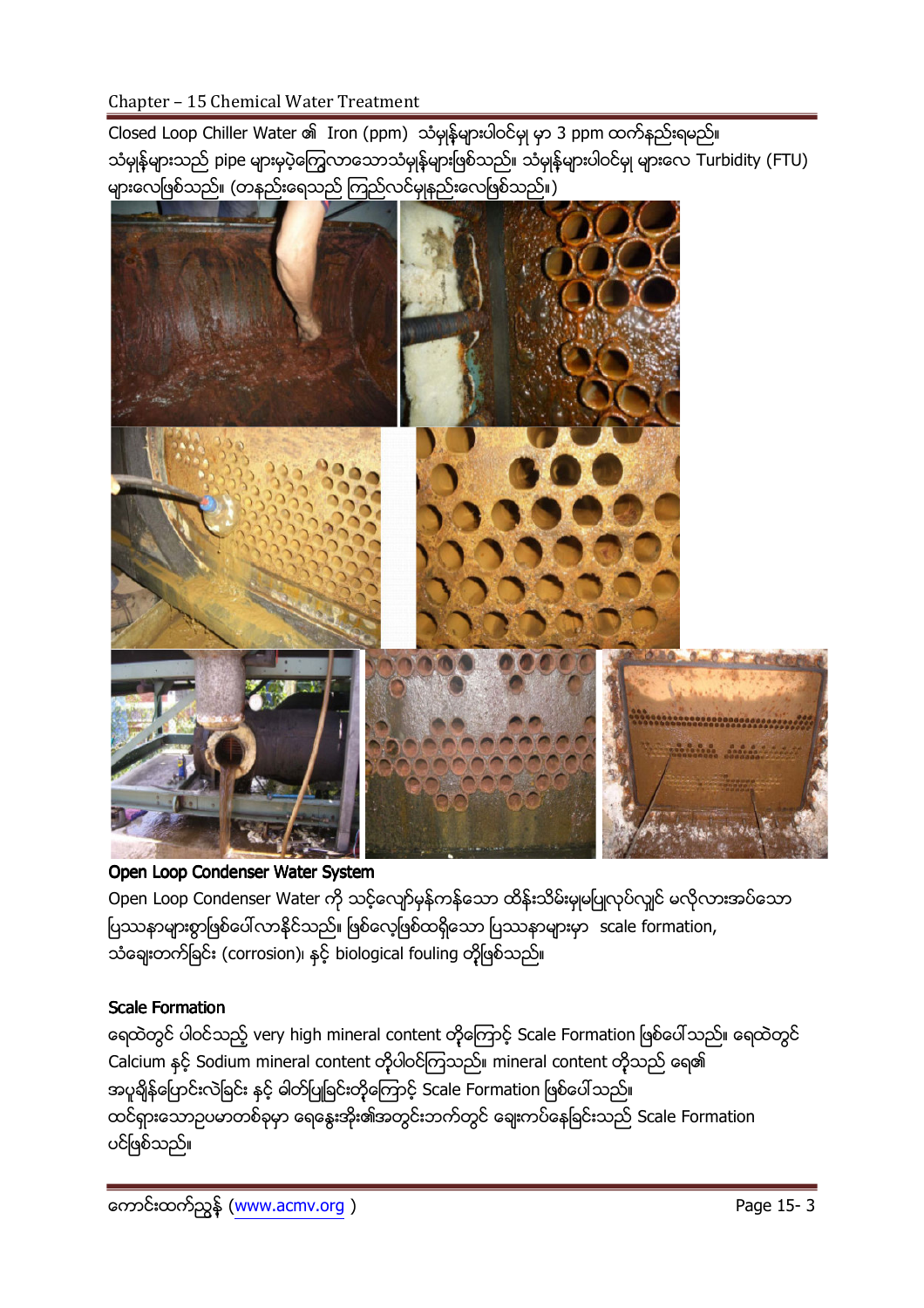လပေါင်းများစွာကြာလာသည့်အခါတွင် ထို deposits များသည် heat exchange surface ပေါ်တွင် တဖြည်းဖြည်းထပ်လာကာ ချေးအလွာတစ်ခုအဖြစ်တည်ရှိလာသည်။ Scale Formation ချေးအလွာသည် Chiller Condenser ၏ copper tube အတွင်နံရံများ။ cooling tower ၏ basin များ။ in fill များပေါ်တွင် ဖြစ်ပေါ်လာကာ cooling tower ၏ heat rejection performance ကို ညံ့ဖျင်းဆိုးဝါးစေသည်။ ထိုကြောင့် Open Loop Condenser Water System အတွက် water treatment system တစ်ခုလိုအပ်သည်။ cooling tower water treatment system ဟုလည်းခေါ်ဆိုကြသည်။

## **Inside Corrosion**

ရေထဲတွင် ပါဝင်သည့် Calcium နှင့် Sodium mineral content တို့စတင် dissolve ဖြစ်ခြင်းကို corrosion ဟုခေါ်ဆိုနိုင်သည်။ Oxidation effects ကြောင့်ဖြစ်သည်။ open system သည် ရေနှင့် လေ အရှိန်တိုင်းထိတွေ့ နေသောကြောင့် Corrosion ပို ဖြစ်နိုင်သည်။ Corrosion ဖြစ်ခြင်းကြောင့် system တစ်ခုလုံးသည် ပို၍လျင်မြန်စွာပျက်စီးယိုယွင်းလာသည်။ ထိုသို့ Corrosion ဖြစ်မှုကို ကာကွယ်ရန် water treatment လုပ်ရန်လိုအပ်သည်။

## **Biological Fouling**

အရှိန်တိုင်းတွင် cooling tower အားလုံး သို့ Chiller အားလုံး သည် လည်ပတ်မောင်းနင်နေသည်မဟုတ်ပေ။ အချိုသော cooling tower နှင့် အချိုသော Chiller တို့သည် မောင်းရန်မလိုအပ်သောကြောင့်သော်၎င်း၊ နားရန်လိုအပ်သောကြောင့်သော်၄င်း၊ ရပ်ထားရသည့်အချိန်များရှိသည်။ ထိုသို့ရပ်ထားချိန်များတွင် Condenser water သည် လည်းရပ်တန့်နေသည်။ ထိုသို့ စီးဆင်းခြင်းမရှိသည့် ရေသည် bacteria, fungus, algae, and protozoa တို့ကို ဖြစ်ပေါ် ပေါက်ပွားစေသည်။

ရေတွင်ရှိသော microorganisms များသည် heat exchange surface ပေါ်တွင် biological film (ဘိုင်အိုလော်ဂျီကယ်အလွှာ) တစ်ခုဖြစ်ပေါ်လာသည်။ ထိုအလွှာဖြစ်ပေါ်လာပါက တိုက်ရွတ်ရန် အလွန်ခက်ခဲသည်။ ယင်းကို biological fouling ဟုလည်းခေါ်သည်။ Biological fouling သည် cooling tower system တွင် ဖြေရှင်းရန် အခက်ခဲဆုံးနှင့် အဆိုးဆုံး ပြဿနာဖြစ်သည်။ biological fouling ကြောင့် heat transfer နည်းခြင်း, in-fill များကောင်းစွာအလုပ်မလုပ်တော့ခြင်း ၊ ရေပိတ်ဆိုမှုများဖြစ်ပေါ်ခြင်း၊ သံချေးကြေးချေးတက်ခြင်းနှင့် မိုက်ခရိုအော်ဂင်နီဇန်များပေါက်ပွားလာခြင်း စသည့်ပြဿနာများ ဖြစ်ပေါ်လာနိုင်သည်။ အနီးရှိလူများ၊ ထိန်းသိမ်းရေပြုလုပ်သူများ ၏ ကျန်းမာရေးကိုလည်း ထိခိုက်စေနိုင်သည်။ ထိုသို့ biological fouling ဖြစ်မှုကို ကာကွယ်ရန် water treatment လုပ်ရန်လိုအပ်သည်။ water treatment system တစ်ခုတွင် Microbiological Controls, Corrosion Rate Controls နှင့် Water Quality Parameter Controls တိုပါဝင်ရပါမည်။

# **Microbiological Controls**

Microbiological Controls သည် လူကို အန္တရာယ်ပြုနိုင်သော ပိုးမွားများနှင့် ဘက်တီရီးများ ဖြစ်ပေါ်မှုကိုထိန်းချုပ်ရန်အတွက် Guide line များချမှတ်ပေးထားသည်။ ထို Guide line များသည် ရေထဲတွင် ဖြင့်စစ်ဆေးရန်လိုအပ်သည်ကိုဖော်ပြပေးထားသည်။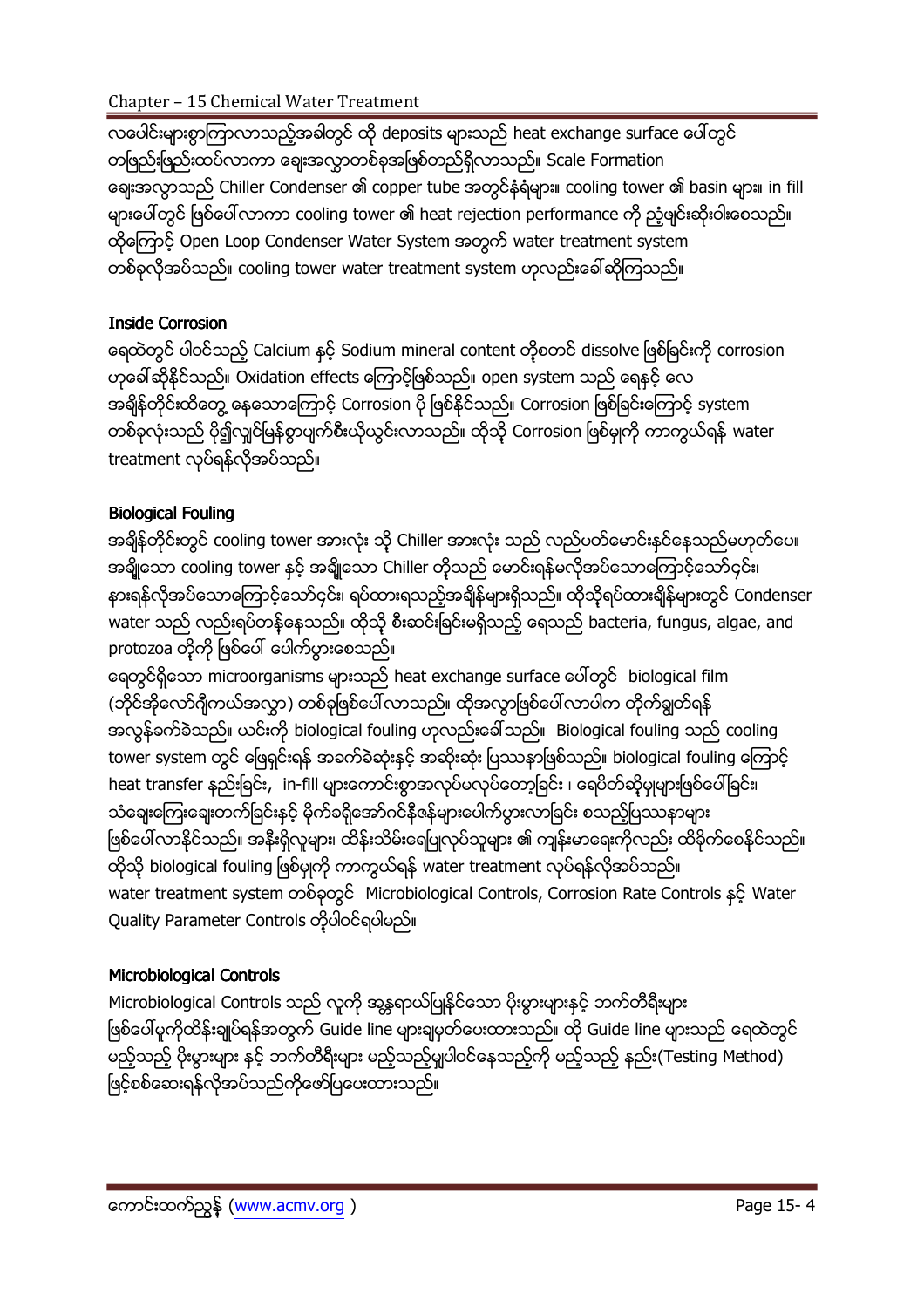Chapter - 15 Chemical Water Treatment

|   | Microbiological Analysis  | Frequency           | Control Criteria   |
|---|---------------------------|---------------------|--------------------|
|   | Standard Plate Count      | Monthly             | < 100,000 CFU/mL   |
|   | Legionalla Pneumophilla   | Once every 3 months | Negative detection |
| 3 | Sulfate Reducing Bacteria | Once every 6 months | Negative detection |
|   | Denitrifying Bacteria     | Once every 6 months | Negative detection |
|   | Pseudomonas               | Once every 6 months | $< 500$ CFU/mL     |

The above test should follow international standards

Standard Plate Count ဆိုသည်မှာ သတ်မှတ်ထားသော ရေပမာဏအတွင်းတွင်ရှိသော bacteria အကောင်စု CFU (colony-forming units) ဆိုသည်မှာ bacteria အကောင်စုကလေးများ၏ အရေအတွက်ဖြစ်သည်။ the total number of bacteria in a specified amount of water. လက်ခံနိုင်သည့်အဆင့်မှာ Condenser water ရေပမာဏ 1 mL အတွက် bacteria အကောင်ရေ CFU 100,000 မကျော်ရန်ဖြစ်သည်။ Legionalla Pneumophilla ဆိုသည်မှာ legionellosis or Legionnaires' disease ရောဂါ ကို ဖြစ်စေသော Legionalla Pneumophilla bacteria ရှိမရှိကို စစ်ဆေးရန်ဖြစ်သည်။

Sulfate Reducing Bacteria များရှိမရှိသိနိုင်ရန် Condenser water ကို ဓါတ်ခွဲခန်းသို့ပေးပို့ စမ်းသပ်ရန် ဖြစ်သည်။ လက်ခံနိုင်သည့်အဆင့်မှာ Condenser water ရေပမာဏ 1 mL အတွက် Pseudomonas Bacteria အကောင်ရေ CFU 500 မကျော်ရန်ဖြစ်သည်။

#### **Corrosion Rate Controls**

|   | Corrosion Rate Analysis | <b>Test Method</b> | Control Criteria |
|---|-------------------------|--------------------|------------------|
|   | Mild Steel              |                    | < 1 mpv          |
| ∠ | Copper                  |                    | $ < 0.1$ mpy     |

သံချေးတက်မှု (သို့) သံချေးစားမှုကို နှုန်းကို ထိန်းသိမ်းရန်ဖြစ်သည်။ ACMV System တွင်အသုံးပြုသော pipe များမှာ Galvanized Steel သို့ mild steel သို Carbon Steel သို Black steel တို့ဖြစ်သည်။ သံချေးစားမှုကို နှုန်း(Corrosion Rate) ၏ unit မှာ mpy ဖြစ်သည်။

| <b>Water Quality Parameter Controls</b> |  |  |
|-----------------------------------------|--|--|
|-----------------------------------------|--|--|

|   | <b>Water Quality Analysis</b> | <b>Test Method</b>           | <b>Control Criteria</b> |
|---|-------------------------------|------------------------------|-------------------------|
| 1 | pH Value                      | Field Test Kit & Laboratory  | Between 7 to 8.8        |
|   |                               | method APHA 3120B            |                         |
| 2 | <b>Total Dissolved Solid</b>  | Field Test Kit & Laboratory  | $<$ 3000 ppm            |
|   | (TDS)                         | method APHA 3120B            |                         |
| 3 | Iron (Fe)                     | Field Test Kit & Laboratory  | $< 1.00$ mg/L           |
|   |                               | method APHA 3120B            |                         |
| 4 | Copper (Cu)                   | Laboratory method APHA 3120B | $< 0.50$ mg/L           |
| 5 | Zinc(Zn)                      | Laboratory method APHA 3120B | $<$ 2 mg/L              |
| 6 | Chloride                      | Laboratory method APHA 3120B | $< 500$ ppm Cl          |
| 7 | <b>Total Hardness</b>         | Laboratory method APHA 3120B | $< 800$ ppm             |